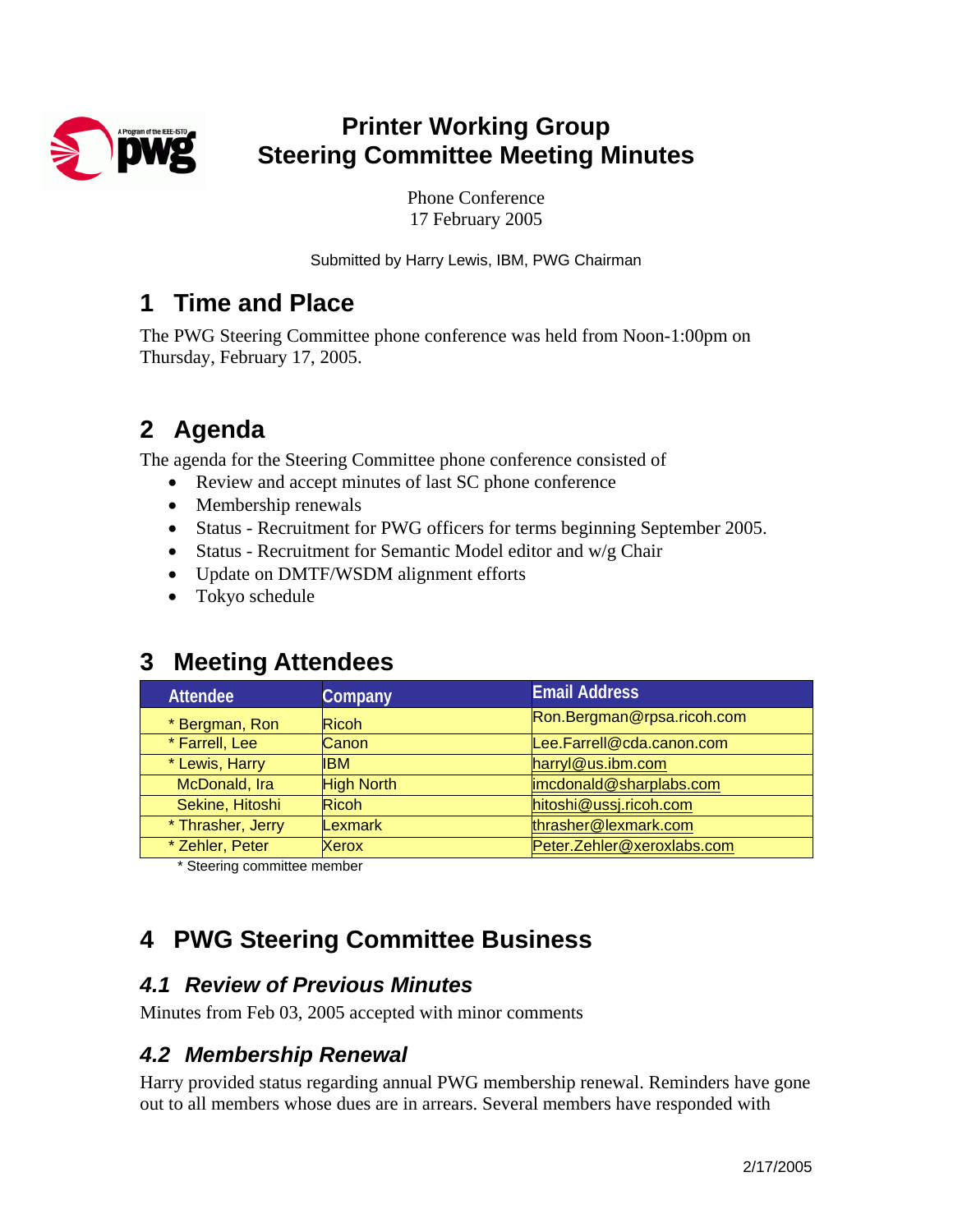

intent to renew but they are still involved in internal check processing. In some cases, we have identified invoices reaching the wrong internal contact. We are correcting this.

We also need to address companies with whom we have lost touch (returned e-mail from listed primary contact) including Komatsu and BitStream.

We also need to address companies who have changed names and/or do not have signed membership agreements on file (ex. Zoran, Komatsu).

## *4.3 Semantic Model Chair and Editor*

Harry is currently acting SM Chair and Editor. There have been no further responses.

### *4.4 IPP Working Group re-charter*

Ron Bergman has agreed to fill the role of IPP w/g Chairman.

Near term projects for the IPP  $w/g$  to consider are

- MailTo notifications
- IANA registration of all semantic elements in the 8 5100.xx PWG IPP Candidate Standards

#### *4.5 PWG Leadership*

A call for nominations for PWG Officers, including Chairman, Vice Chairman and Secretary to begin in September 2005 has been issued. Two members have responded that they will accept Secretary and/or Vice Chairman roles once a Chairman has been selected.

### *4.6 PWG Web Page*

Thanks to Gail, Jerry, Harry (and anyone else) who have accomplished some much needed updates. All working group Chairs should continue to review their links and content and either make the change or prepare a list of necessary changes.

Among other changes, the home page still needs a (new) "current officer's link" in addition to the "chairman's" page.

## *4.7 Active Liaisons*

Harry met with Chairs from both WSDM and OMA (device management workgroup) to discuss the need for a "reverse" protocol and the potential to reuse WIMS. Both organizations are reviewing the WIMS specification. A high level overview of WIMS would be helpful for education and to support such interchanges with other organizations.

DMTF work register for PWG SM – DMTF CIM is still in process. Harry to check status with DMTF.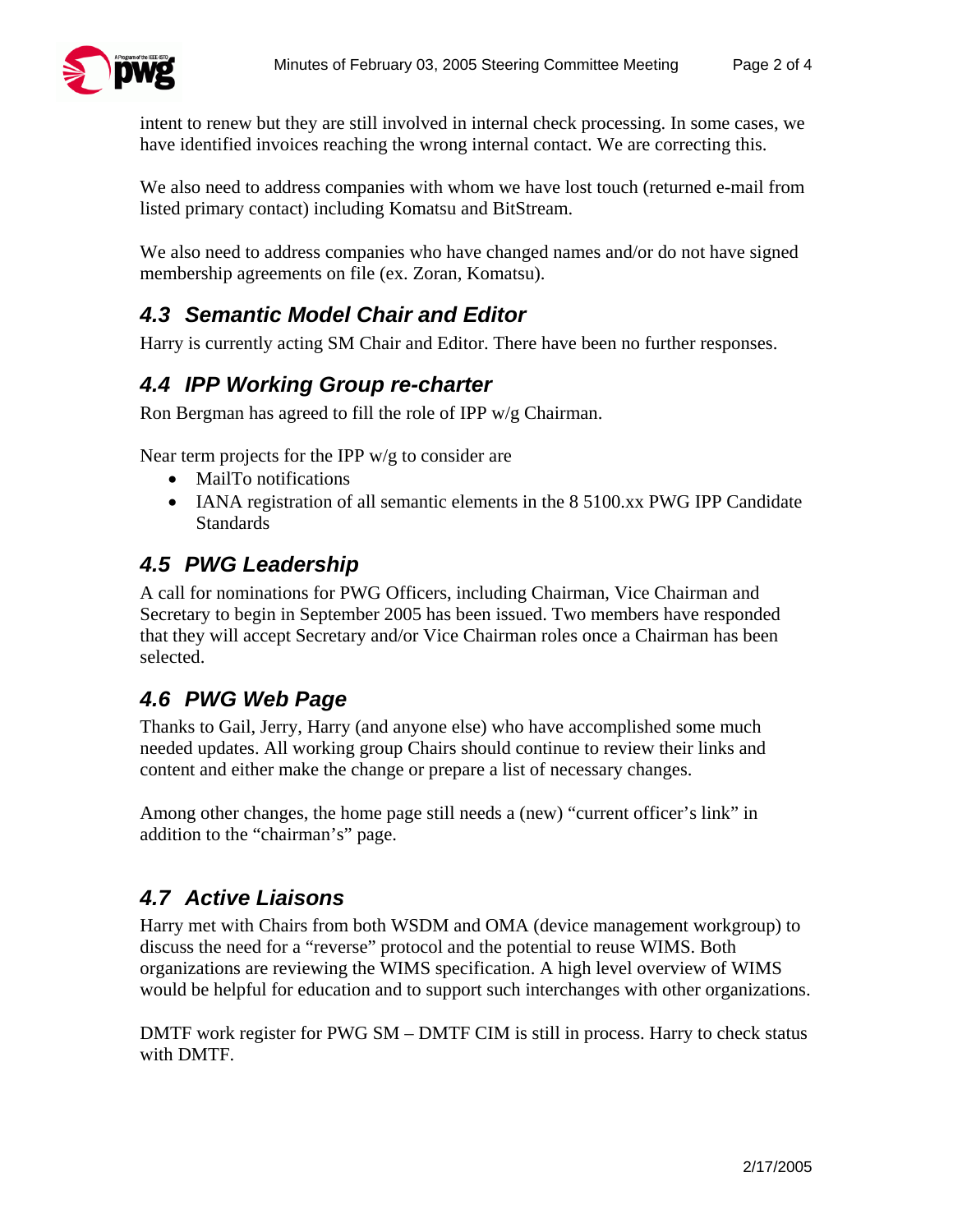

#### *4.8 Tokyo agenda*

We are taking a closer look at the Tokyo agenda. It now seems unlikely that there will be a joint FSG plenary and there may possibly be no FSG meeting, at all. The current proposal is

(1) Monday - no PWG working group meetings

```
(2) Tuesday - P2600
```
- (3) Wednesday morning P2600
- (4) Wednesday afternoon PWG Plenary
- (5) Thursday morning WIMS overview and education
- (6) Thursday afternoon Port Monitor MIB and various MIB certification/testing issues
- (7) Friday morning Last Call review of WIMS WIMS Counter Spec, Counter MIB, and Counter Schema in preparation for Last Call completion 2 weeks following. Note: Counter Schema is 'at risk' due to the numerous amount of updates needed).
- (8) Friday afternoon no PWG working group meetings

### *4.9 ISTO Fees and Activity*

PWG is not, currently, pursuing any alternative to ISTO fees or activity as defined in the Participant Program Agreement.

#### *4.10 Define Maintenance Activity Level*

We did not discuss this topic. The following list is carried from previous meetings. We should attempt to conclude on this in subsequent SC conference calls.

- 1. Maintain a minimum of 1 face to face meeting per year as a Plenary, review of past and pending activity and direction setting for the PWG.
	- a. Conduct most business via phone conferences
- 2. Define reduced (facilitator) roles for PWG Chairman, Vice Chairman and Secretary to encourage leadership continuity during low activity periods.
- 3. Emphasize regular maintenance of the PWG web site.
	- a. There is a recommendation to develop the practice of a "PWG Quarterly Report" (or 6 months) posted on the web site to help inform and maintain interest in PWG activities. (This should be considered in general, not just during maintenance activity periods).

# **5 Action Items**

Below is a list of action items resulting from the Camas Steering Committee meeting.

| <b>Action</b>                              | Owner              | <b>Target Date</b> |
|--------------------------------------------|--------------------|--------------------|
| Call for IPP w/g participants              | Ron Bergman        | 02/25/2005         |
| Repeat (explicit) call for SM Chair/Editor | <b>Harry Lewis</b> | 02/03/2005         |
| <b>PWG Membership status update</b>        | <b>Harry Lewis</b> | Recurring          |
| W/G Chairs review web page content         | <b>W/G Chairs</b>  | 02/18/2005         |